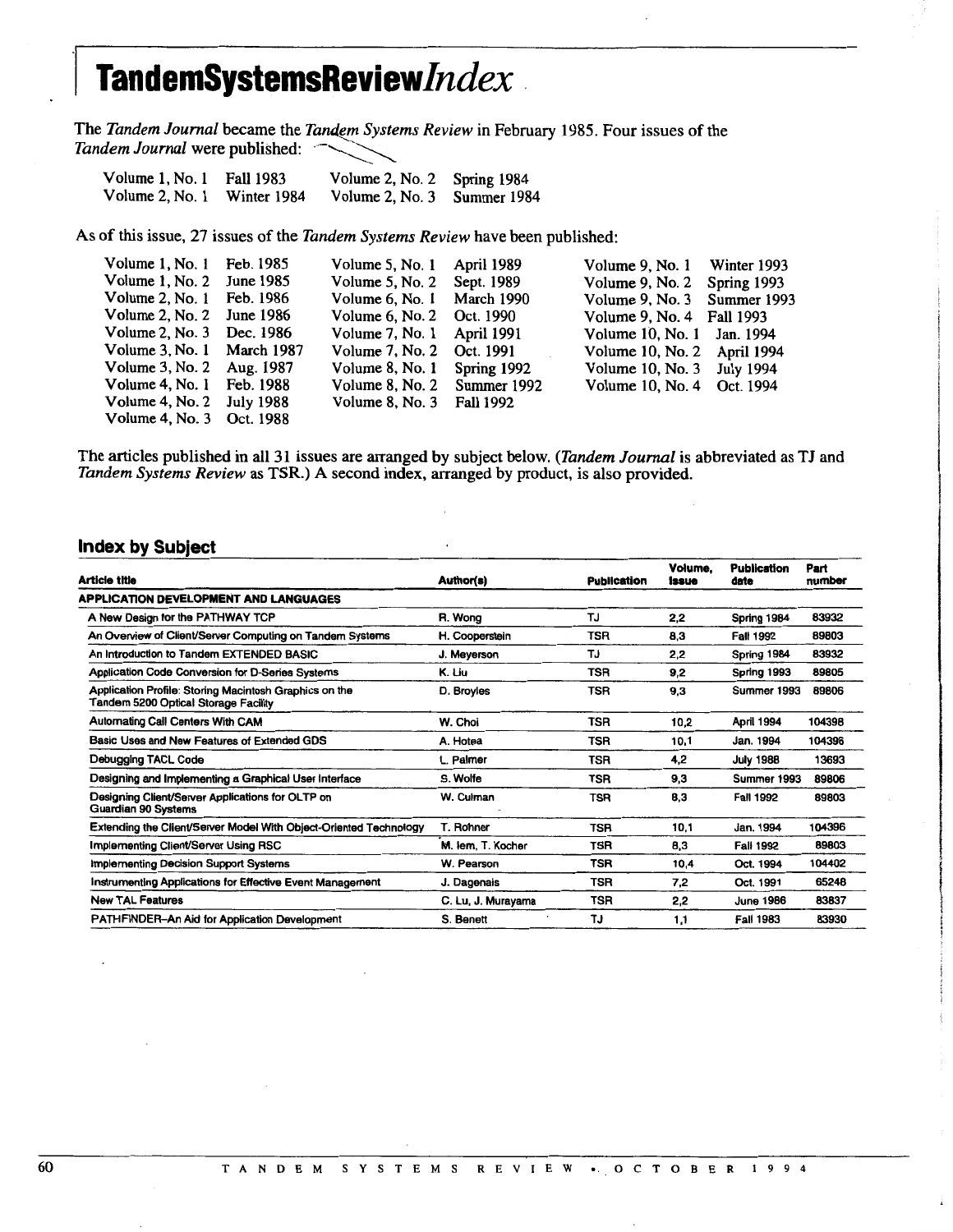| <b>Article title</b>                                                                           | Author(s)                       | <b>Publication</b> | Volume,<br>Issue | <b>Publication</b><br>date | Part<br>number |
|------------------------------------------------------------------------------------------------|---------------------------------|--------------------|------------------|----------------------------|----------------|
| <b>APPLICATION DEVELOPMENT AND LANGUAGES (cont.)</b>                                           |                                 |                    |                  |                            |                |
| PATHWAY IDS: A Message-level Interface to Devices and Processes                                | M. Anderton, M. Noonan          | <b>TSR</b>         | 2.2              | <b>June 1986</b>           | 83937          |
| The RESPOND OLTP Business Management System<br>for Manufacturing                               | H. Bolling, W. Bronson          | <b>TSR</b>         | 9.1              | Winter 1993                | 89804          |
| State-of-the-Art C Compiler                                                                    | E. Kit                          | <b>TSR</b>         | 2.2              | <b>June 1986</b>           | 83937          |
| TACL, Tandem's New Extensible Command Language                                                 | J. Campbell, R. Glascock        | <b>TSR</b>         | 2.1              | Feb. 1986                  | 83936          |
| <b>Tandem's New COBOL85</b>                                                                    | D. Nelson                       | <b>TSR</b>         | 2,1              | Feb. 1986                  | 83936          |
| The DAL Server: Client/Server Access to Tandem Databases                                       | W. Schlansky,<br>J. Schrengohst | TSR                | 9,1              | Winter 1993                | 89804          |
| The ENABLE Program Generator for Multifile Applications                                        | B. Chapman, J. Zimmerman        | <b>TSR</b>         | 1,1              | Feb. 1985                  | 83934          |
| TMF and the Multi-Threaded Requester                                                           | T. Lemberger                    | TJ                 | 1,1              | Fall 1983                  | 83930          |
| Writing a Command Interpreter                                                                  | D. Wong                         | <b>TSR</b>         | 1,2              | <b>June 1985</b>           | 83935          |
| <b>CLIENT/SERVER</b>                                                                           |                                 |                    |                  |                            |                |
| An Overview of Client/Server Computing on Tandern Systems                                      | H. Cooperstein                  | TSR                | 8,3              | Fall 1992                  | 89803          |
| Application Profile: Storing Macintosh Graphics on the<br>Tandem 5200 Optical Storage Facility | D. Broyles                      | TSR                | 9.3              | Summer 1993                | 89806          |
| <b>Client/Server Availability</b>                                                              | A. Wood                         | <b>TSR</b>         | 10,2             | <b>April 1994</b>          | 104398         |
| Designing and Implementing a Graphical User Interface                                          | S. Wolfe                        | TSR                | 9.3              | Summer 1993                | 89806          |
| Designing Client/Server Applications for OLTP on<br>Guardian 90 Systems                        | W. Culman                       | <b>TSR</b>         | 8,3              | Fall 1992                  | 89803          |
| Extending the Client/Server Model With Object-Oriented Technology                              | T. Rohner                       | <b>TSR</b>         | 10,1             | Jan. 1994                  | 104396         |
| Gateways to NonStop SQL                                                                        | D. Slutz                        | <b>TSR</b>         | 6.2              | Oct. 1990                  | 46987          |
| Implementing Client/Server Using RSC                                                           | M. Iem, T. Kocher               | <b>TSR</b>         | 8.3              | <b>Fall 1992</b>           | 89803          |
| <b>NonStop ODBC Server</b>                                                                     | H. Mahbod, D. Slutz             | TSR                | 10.3             | <b>July 1994</b>           | 104400         |
| The DAL Server: Client/Server Access to Tandem Databases                                       | W. Schlansky,<br>J. Schrengohst | <b>TSR</b>         | 9,1              | Winter 1993                | 89804          |
| <b>DATA COMMUNICATIONS</b>                                                                     |                                 |                    |                  |                            |                |
| An Overview of SNAX/CDF                                                                        | M. Turner                       | <b>TSR</b>         | 5,2              | Sept. 1989                 | 28152          |
| A SNAX Passthrough Tutorial                                                                    | D. Kirk                         | TJ                 | 2.2              | Spring 1984                | 83932          |
| Basic Uses and New Features of Extended GDS                                                    | A. Hotea                        | TSR                | 10.1             | Jan. 1994                  | 104396         |
| Changes in FOX                                                                                 | N. Donde                        | <b>TSR</b>         | 1,2              | <b>June 1985</b>           | 83935          |
| Connecting Terminals and Workstations to Guardian 90 Systems                                   | E. Siegel                       | <b>TSR</b>         | 8,2              | Summer 1992                | 69848          |
| Expand High-Performance Solutions                                                              | D. Smith                        | <b>TSR</b>         | 9.3              | Summer 1993                | 89806          |
| Introduction to MULTILAN                                                                       | A. Coyle                        | <b>TSR</b>         | 4,1              | Feb. 1988                  | 11078          |
| Overview of the MULTILAN Server                                                                | A. Rowe                         | <b>TSR</b>         | 4,1              | Feb. 1988                  | 11078          |
| SNAX/APC: Tandem's New SNA Software for Distributed Processing                                 | <b>B.</b> Grantham              | <b>TSR</b>         | 3.1              | March 1987                 | 83939          |
| SNAX/HLS: An Overview                                                                          | S. Saltwick                     | <b>TSR</b>         | 1,2              | June 1985                  | 83935          |
| TLAM: A Connectivity Option for Expand                                                         | K. MacKenzie                    | <b>TSR</b>         | 7,1              | <b>April 1991</b>          | 46988          |
| Using the MULTILAN Application Interfaces                                                      | M. Berg, A. Rowe                | <b>TSR</b>         | 4,1              | Feb. 1988                  | 11078          |

 $\langle \cdot \rangle_{\star}$ 

**INSERIES** l{

○ 久田 三百 信度検査

" | 1920 - 1920 - 1920 - 1920 - 1920 - 1920 - 1920 - 1920 - 1920 - 1920 - 1920 - 1920 - 1920 - 1920 - 1920 - 1<br>| Ingles - 1920 - 1920 - 1920 - 1920 - 1920 - 1920 - 1920 - 1920 - 1920 - 1920 - 1920 - 1920 - 1920 - 1920 - 1

 $\mathcal{L}^{\text{max}}_{\text{max}}$  , where  $\mathcal{L}^{\text{max}}_{\text{max}}$ 

-"~---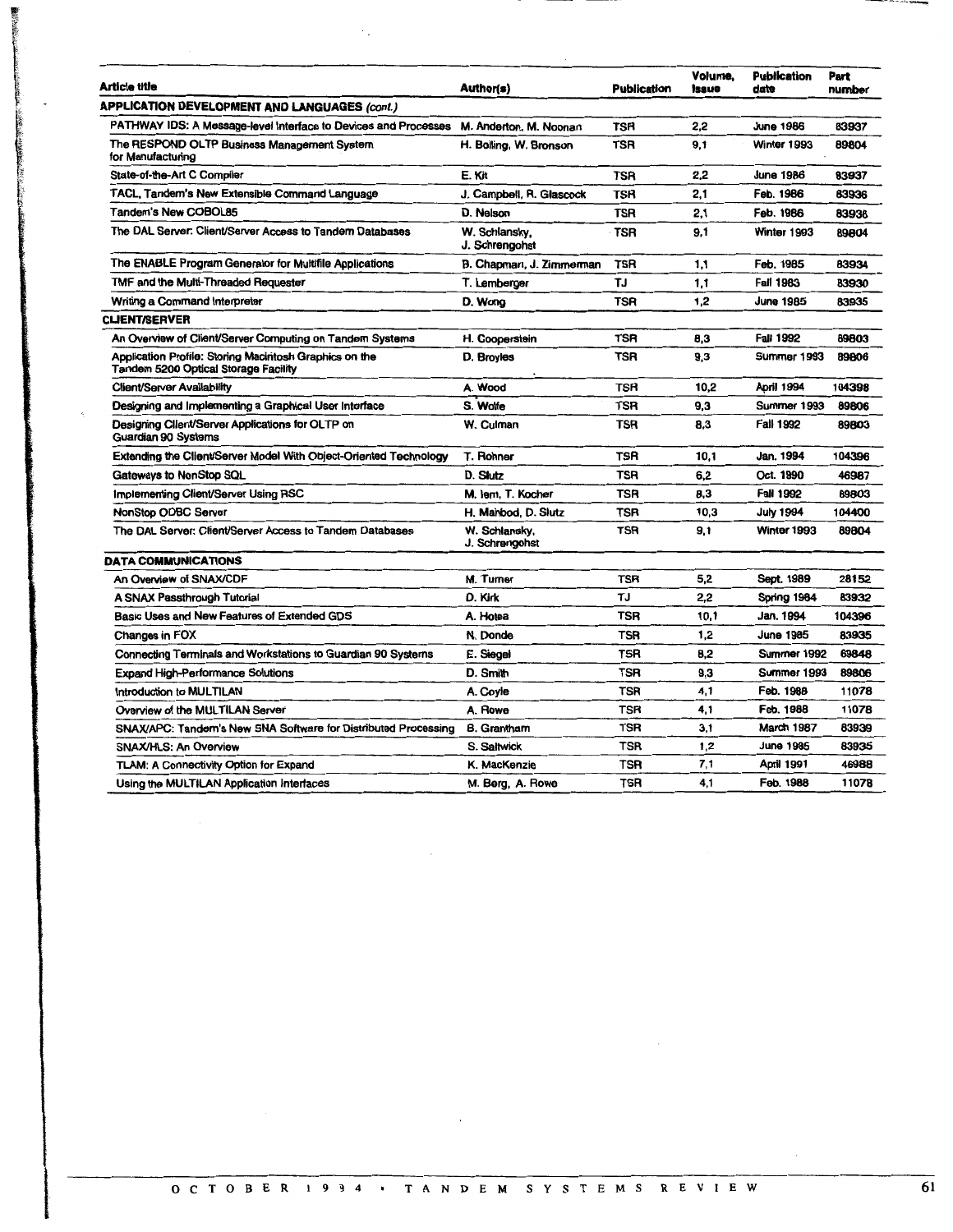| Article title                                                     | Author(s)                       | <b>Publication</b> | Volume,<br>Issue | <b>Publication</b><br>date | Part<br>number |
|-------------------------------------------------------------------|---------------------------------|--------------------|------------------|----------------------------|----------------|
| DATA MANAGEMENT                                                   |                                 |                    |                  |                            |                |
| A Comparison of the B00 DP1 and DP2 Disc Processes                | T. Schachter                    | TSR                | 1,2              | <b>June 1985</b>           | 83935          |
| A New Hash-Based Join Algorithm for NonStop SQL/MP                | H. Zeller                       | TSR                | 10,3             | <b>July 1994</b>           | 104400         |
| An Overview of NonStop SQL/MP                                     | F. Ho, R. Jain, J. Troisi       | TSR                | 10,3             | <b>July 1994</b>           | 104400         |
| An Overview of NonStop SQL Release 2                              | M. Pong                         | TSR                | 6,2              | Oct. 1990                  | 46987          |
| Batch Processing in Online Enterprise Computing                   | T. Keefauver                    | TSR                | 6,2              | Oct. 1990                  | 46987          |
| <b>Concurrency Control Aspects of Transaction Design</b>          | W. Senf                         | TSR                | 6,1              | March 1990                 | 32968          |
| Converting Database Files from ENSCRIBE to NonStop SQL            | W. Weikel                       | TSR                | 6,1              | March 1990                 | 32986          |
| DP1-DP2 File Conversion: An Overview                              | J. Tate                         | TSR                | 2,1              | Feb. 1986                  | 83936          |
| Determining FCP Conversion Time                                   | J. Tate                         | TSR                | 2,1              | Feb. 1986                  | 83936          |
| DP2's Efficient Use of Cache                                      | T. Schachter                    | TSR                | 1,2              | June 1985                  | 83935          |
| DP2 Highlights                                                    | K. Carlyle, L. McGowan          | TSR                | 1,2              | <b>June 1985</b>           | 83935          |
| DP2 Key-sequenced Files                                           | T. Schachter                    | TSR                | 1,2              | <b>June 1985</b>           | 83935          |
| Enhancing Availability, Manageability, and Performance With       |                                 |                    |                  |                            |                |
| NonStopTM/MP                                                      | M. Chandra, D. Eicher           | TSR                | 10,3             | July 1994                  | 104400         |
| Gateways to NonStop SQL                                           | D. Slutz                        | TSR                | 6,2              | Oct. 1990                  | 46987          |
| High-Performance SQL Through Low-Level System Integration         | A. Borr                         | TSR                | 4,2              | July 1988                  | 13693          |
| <b>Improvements in TMF</b>                                        | T. Lemberger                    | <b>TSR</b>         | 1,2              | June 1985                  | 83935          |
| <b>Issues in DSS Database Design</b>                              | R. Glasstone                    | TSR                | 10,4             | Oct. 1994                  | 104402         |
| Late Binding and High Availability Compilation in NonStop SQL/MP  | S. Sharma                       | TSR                | 10,4             | Oct. 1994                  | 104402         |
| NetBatch: Managing Batch Processing on Tandem Systems             | D. Wakashige                    | TSR                | 5,1              | <b>April 1989</b>          | 18662          |
| NetBatch-Plus: Structuring the Batch Environment                  | G. Earle, D. Wakashige          | TSR                | 6,1              | March 1990                 | 32986          |
| <b>NonStop Availability and Database Configuration Operations</b> | J. Troisi                       | TSR                | 10,3             | <b>July 1994</b>           | 104400         |
| <b>NonStop ODBC Server</b>                                        | H. Mahbod, D. Slutz             | TSR                | 10,3             | <b>July 1994</b>           | 104400         |
| NonStop SQL: The Single Database Solution                         | J. Cassidy, T. Kocher           | TSR                | 5,2              | Sept. 1989                 | 28152          |
| <b>NonStop SQL Data Dictionary</b>                                | R. Holbrook, D. Tsou            | TSR                | 4,2              | <b>July 1988</b>           | 13693          |
| <b>NonStop SQL Optimizer: Basic Concepts</b>                      | M. Pong                         | TSR                | 4,2              | <b>July 1988</b>           | 13693          |
| NonStop SQL Optimizer: Query Optimization and User Influence      | M. Pong                         | TSR                | 4,2              | <b>July 1988</b>           | 13693          |
| <b>NonStop SQL Reliability</b>                                    | C. Fenner                       | <b>TSR</b>         | 4,2              | <b>July 1988</b>           | 13693          |
| <b>Online Information Processing</b>                              | J. Viescas                      | TSR                | 9,1              | Winter 1993                | 89804          |
| Online Reorganization of Key-Sequenced Tables and Files           | G. Smith                        | TSR                | 6,2              | Oct. 1990                  | 46987          |
| <b>Optimizing Batch Performance</b>                               | T. Keefauver                    | TSR                | 5,2              | Sept. 1989                 | 28152          |
| Overview of NonStop SQL                                           | H. Cohen                        | TSR                | 4,2              | <b>July 1988</b>           | 13693          |
| Parailelism in NonStop SQL Release 2                              | M. Moore, A. Sodhi              | <b>TSR</b>         | 6,2              | Oct. 1990                  | 46987          |
| The NonStop SQL Release 2 Benchmark                               | S. Englert, J. Gray,            | <b>TSR</b>         | 6,2              | Oct. 1990                  | 46987          |
|                                                                   | T. Kocher, P. Shah              |                    |                  |                            |                |
| The Outer Join in NonStop SQL                                     | J. Vaishnav                     | TSR                | 6,2              | Oct. 1990                  | 46987          |
| The Relational Data Base Management Solution                      | G. Ow                           | TJ                 | 2,1              | Winter 1984                | 83931          |
| Tandem's NonStop SQL Benchmark                                    | Tandem Performance Group        | TSR                | 4,1              | Feb. 1988                  | 11078          |
| The TRANSFER Delivery System for Distributed Applications         | S. Van Pelt                     | TJ                 | 2,2              | Spring 1984                | 83932          |
| TMF Autoroliback: A New Recovery Feature                          | M. Pong                         | TSR                | 1,1              | Feb. 1985                  | 83934          |
| <b>DECISION SUPPORT SYSTEMS</b>                                   |                                 |                    |                  |                            |                |
| An Overview of NonStop SQL/MP                                     | F. Ho, R. Jain, J. Troisi       | TSR                | 10,3             | <b>July 1994</b>           | 104400         |
| <b>Implementing Decision Support Systems</b>                      | W. Pearson                      | TSR                | 10,4             | Oct. 1994                  | 104402         |
| <b>Issues in DSS Database Design</b>                              | R. Glasstone                    | TSR                | 10,4             | Oct. 1994                  | 104402         |
| <b>NonStop ODBC Server</b>                                        | H. Mahbod, D. Slutz             | TSR                | 10,3             | July 1994                  | 104400         |
| <b>Online Information Processing</b>                              | J. Viescas                      | TSR                | 9,1              | Winter 1993                | 89804          |
| The DAL Server: Client/Server Access to Tandem Databases          | W. Schiansky,<br>J. Schrengohst | TSR                | 9,1              | Winter 1993                | 89804          |
| The RESPOND OLTP Business Management System<br>for Manufacturing  | H. Bolling, W. Bronson          | TSR                | 9,1              | Winter 1993                | 89804          |

and the second control of the second control of the second control of the second control of the second control o

 $\sim$ 

 $\label{eq:1.1} \begin{split} \mathcal{L}_{\text{GUT}}(x,y) &= \mathcal{L}_{\text{GUT}}(x,y) + \mathcal{L}_{\text{GUT}}(x,y) + \mathcal{L}_{\text{GUT}}(x,y) + \mathcal{L}_{\text{GUT}}(x,y) + \mathcal{L}_{\text{GUT}}(x,y) + \mathcal{L}_{\text{GUT}}(x,y) + \mathcal{L}_{\text{GUT}}(x,y) + \mathcal{L}_{\text{GUT}}(x,y) + \mathcal{L}_{\text{GUT}}(x,y) + \mathcal{L}_{\text{GUT}}(x,y) + \mathcal{L}_{\text{GUT}}(x,y) + \math$ 

 $\sim$   $^{-1}$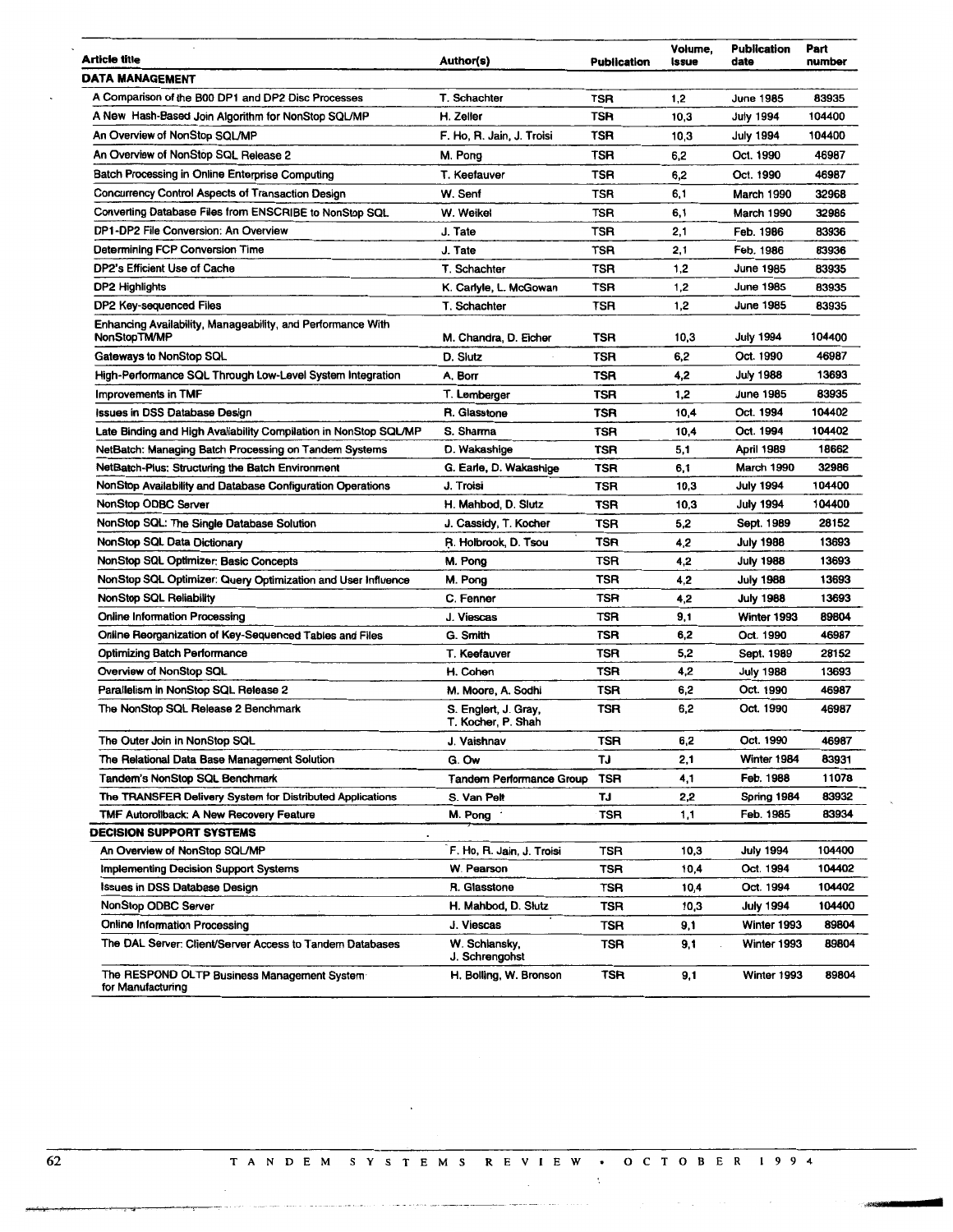| <b>Article title</b>                                                           | Author(s)                                                    | <b>Publication</b> | Volume,<br><b>Issue</b> | <b>Publication</b><br>date | Part<br>number |
|--------------------------------------------------------------------------------|--------------------------------------------------------------|--------------------|-------------------------|----------------------------|----------------|
| <b>OBJECT-ORIENTED TECHNOLOGY</b>                                              |                                                              |                    |                         |                            |                |
| Extending the Client/Server Model With Object-Oriented Technology              | T. Rohner                                                    | <b>TSR</b>         | 10.1                    | Jan. 1994                  | 104396         |
| <b>OPERATING SYSTEMS</b>                                                       |                                                              |                    |                         |                            |                |
| Application Code Conversion for D-Series Systems                               | K. Liu                                                       | TSR                | 9,2                     | Spring 1993                | 89805          |
| <b>Highlights of the B00 Software Release</b>                                  | K. Coughlin, R. Montevaldo                                   | TSR                | 1,2                     | June 1985                  | 83935          |
| <b>Increased Code Space</b>                                                    | A. Jordan                                                    | TSR                | 1,2                     | June 1985                  |                |
| Managing System Time Under GUARDIAN 90                                         | E. Nellen                                                    | <b>TSR</b>         | 2,1                     | Feb. 1986                  |                |
| Migration Planning for D-Series Systems                                        | S. Kuukka                                                    | <b>TSR</b>         | 9,2                     | Spring 1993                |                |
| New GUARDIAN 90 Time-keeping Facilities                                        | E. Nellen                                                    | <b>TSR</b>         | 1,2                     | June 1985                  |                |
| <b>New Process-timing Features</b>                                             | S. Sharma                                                    | TSR                | 1,2                     | <b>June 1985</b>           |                |
| NonStop II Memory Organization and Extended Addressing                         | D. Thomas                                                    | TJ                 | 1,1                     | <b>Fall 1983</b>           |                |
| Overview of the C00 Release                                                    | L. Marks                                                     | TSR                | 4,1                     | Feb. 1988                  |                |
| Overview of the D-Series Guardian 90 Operating System                          | W. Bartlett                                                  | TSR                | 9,2                     | Spring 1993                |                |
| Overview of the NonStop-UX Operating System for the Integrity S2               | P. Norwood                                                   | <b>TSR</b>         | 7,1                     | April 1991                 |                |
| Robustness to Crash in a Distributed Data Base:<br>A Nonshared-memory Approach | A. Borr                                                      | TSR                | 1,2                     | June 1985                  |                |
| The GUARDIAN Message System and How to Design for It                           | M. Chandra                                                   | TSR                | 1,1                     | Feb. 1985                  |                |
| The NonStop Himalaya K10000 Interprocessor Bus                                 | R. Jardine, S. Hamilton,<br>K. Krishnakumar                  | TSR                | 10,2                    | April 1994                 |                |
| The Tandern Global Update Protocol                                             | R. Carr                                                      | <b>TSR</b>         | 1,2                     | June 1985                  |                |
| PERFORMANCE AND CAPACITY PLANNING                                              |                                                              |                    |                         |                            |                |
| A Performance Retrospective                                                    | P. Oleinick, P. Shah                                         | TSR                | 2,3                     | Dec. 1986                  |                |
| <b>Buffering for Better Application Performance</b>                            | R. Mattran                                                   | TSR                | 2,1                     | Feb. 1986                  |                |
| <b>Capacity Planning Concepts</b>                                              | R. Evans                                                     | TSR                | 2,3                     | Dec. 1986                  |                |
| Capacity Planning With TCM                                                     | W. Highleyman                                                | TSR                | 7,2                     | Oct. 1991                  |                |
| C00 TMDS Performance                                                           | J. Mead                                                      | TSR                | 4,1                     | Feb. 1988                  |                |
| Credit-authorization Benchmark for High Performance and<br>Linear Growth       | T. Chmiel, T. Houy                                           | TSR                | 2,1                     | Feb. 1986                  |                |
| Debugging Accelerated Programs on TNS/R Systems                                | D. Cressler                                                  | TSR                | 8,1                     | Spring 1992                |                |
| <b>DP2 Performance</b>                                                         | J. Enright                                                   | <b>TSR</b>         | 1,2                     | June 1985                  |                |
| Estimating Host Response Time in a Tandem System                               | H. Horwitz                                                   | TSR                | 4,3                     | Oct. 1988                  |                |
| <b>Expand High-Performance Solutions</b>                                       | D. Smith                                                     | TSR                | 9,3                     | Summer 1993                |                |
| FASTSORT: An External Sort Using Parallel Processing                           | J. Gray, M. Stewart,<br>A. Tsukerman, S. Uren,<br>B. Vaughan | TSR                | 2,3                     | Dec. 1986                  |                |
| Getting Optimum Performance from Tandem Tape Systems                           | A. Khatri                                                    | TSR                | 2,3                     | Dec. 1986                  |                |
| How to Set Up a Performance Data Base with<br><b>MEASURE and ENFORM</b>        | M. King                                                      | TSR                | 2,3                     | Dec. 1986                  |                |
| Implementing a Systems Management Improvement Program                          | J. Dagenais                                                  | TSR                | 9,4                     | Fall 1993                  |                |
| Improved Performance for BACKUP2 and RESTORE2                                  | A. Khatri, M. McCline                                        | TSR                | 1,2                     | June 1985                  |                |
| Improving Performance on TNS/R Systems With the Accelerator                    | M. Blanchet                                                  | TSR                | 8,1                     | Spring 1992                |                |
| <b>MEASURE: Tandem's New Performance Measurement Tool</b>                      | D. Dennison                                                  | TSR                | 2,3                     | Dec. 1986                  |                |
| <b>Measuring DSM Event Management Performance</b>                              | M. Stockton                                                  | TSR                | 8,1                     | Spring 1992                |                |
| Message System Performance Enhancements                                        | D. Kinkade                                                   | TSR                | 2,3                     | Dec. 1986                  |                |
| Message System Performance Tests                                               | S. Uren                                                      | TSR                | 2,3                     | Dec. 1986                  |                |
| <b>Network Design Considerations</b>                                           | J. Evjen                                                     | TSR                | 5,2                     | Sept. 1989                 |                |
| NonStop NET/MASTER: Configuration and Performance Guidelines                   | M. Stockton                                                  | TSR                | 9,4                     | Fall 1993                  |                |
| NonStop VLX Performance                                                        | J. Enright                                                   | TSR                | 2,3                     | Dec. 1986                  |                |
| Optimizing Sequential Processing on the Tandem System                          | R. Welsh                                                     | TJ                 | 2,3                     | Summer 1984                |                |
| Pathway TCP Enhancements for Application Run-Time Support                      | R. Vannucci                                                  | TSR                | 7,1                     | April 1991                 |                |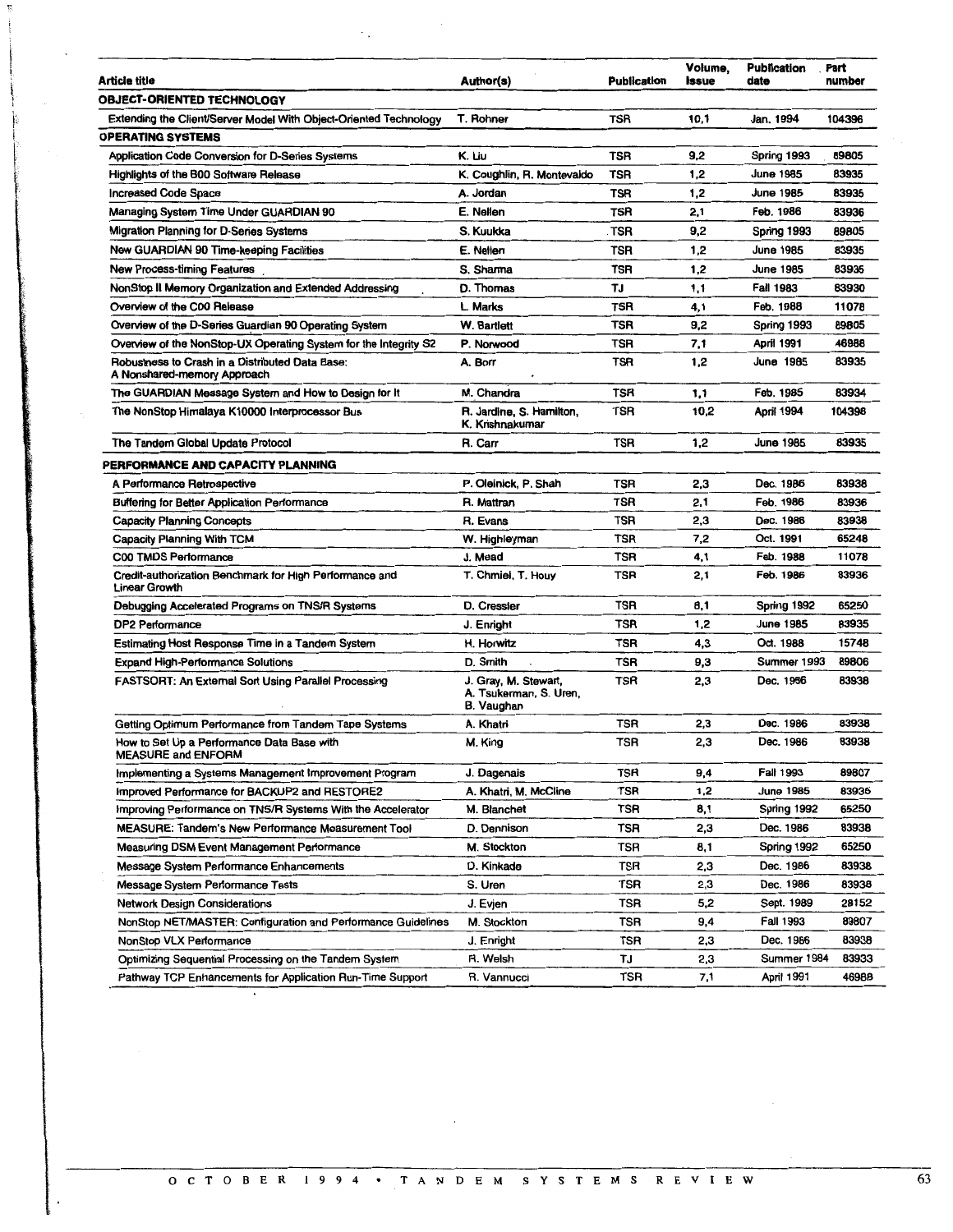| Article title                                                                                           | Author(s)                            | <b>Publication</b> | Volume.<br>Issue | <b>Publication</b><br>date | Part<br>number |
|---------------------------------------------------------------------------------------------------------|--------------------------------------|--------------------|------------------|----------------------------|----------------|
| PERFORMANCE AND CAPACITY PLANNING (cont.)                                                               |                                      |                    |                  |                            |                |
| Performance Benefits of Parallel Query Execution and Mixed<br>Workload Support in NonStop SQL Release 2 | S. Englert, J. Gray                  | <b>TSR</b>         | 6,2              | Oct. 1990                  | 46987          |
| <b>Performance Considerations for Application Processes</b>                                             | R. Glasstone                         | <b>TSR</b>         | 2,3              | Dec. 1986                  | 83938          |
| Performance Measurements of an ATM Network Application                                                  | N. Cabell, D. Mackie                 | TSR                | 2,3              | Dec. 1986                  | 83938          |
| Predicting Response Time in On-line Transaction Processing Systems                                      | A. Khatri                            | <b>TSR</b>         | 2,2              | <b>June 1986</b>           | 83937          |
| RDF Enhancements for High Availability and Performance                                                  | M. Mosher                            | TSR                | 10,3             | <b>July 1994</b>           | 104400         |
| Sizing Cache for Applications that Use B-series DP1 and TMF                                             | P. Shah                              | <b>TSR</b>         | 2,2              | <b>June 1986</b>           | 83937          |
| Sizing the Spooler Collector Data File                                                                  | H. Norman                            | <b>TSR</b>         | 4.1              | Feb. 1988                  | 11978          |
| Tandem's 5200 Optical Storage Facility: Performance and<br><b>Optimization Considerations</b>           | S. Coleman                           | <b>TSR</b>         | 5,1              | <b>April 1989</b>          | 18662          |
| <b>Tandem's Approach to Fault Tolerance</b>                                                             | B. Ball, W. Bartlett,<br>S. Thompson | <b>TSR</b>         | 4,1              | Feb. 1988                  | 11078          |
| The 6600 and TCC6820 Communications Controllers:<br>A Performance Comparison                            | P. Beadles                           | <b>TSR</b>         | 2,3              | Dec. 1986                  | 83938          |
| The ENCORE Stress Test Generator for On-line Transaction<br><b>Processing Applications</b>              | S. Kosinski                          | TJ                 | 2,1              | Winter 1984                | 83931          |
| The PATHWAY TCP: Performance and Tuning                                                                 | J. Vatz                              | TSR                | 1,1              | Feb. 1985                  | 83934          |
| The Performance Characteristics of Tandem NonStop Systems                                               | J. Day                               | TJ                 | 1,1              | Fall 1983                  | 83930          |
| <b>Understanding PATHWAY Statistics</b>                                                                 | R. Wong                              | TJ                 | 2,2              | Spring 1984                | 83932          |
| <b>PERIPHERALS</b>                                                                                      |                                      |                    |                  |                            |                |
| 5120 Tape Subsystem Recording Technology                                                                | W. Phillips                          | <b>TSR</b>         | 3,2              | Aug. 1987                  | 83940          |
| An Introduction to DYNAMITE Workstation Host Integration                                                | S. Kosinski                          | TSR                | 1,2              | June 1985                  | 83935          |
| Application Profile: Storing Macintosh Graphics on the<br><b>Tandem 5200 Optical Storage Facility</b>   | D. Broyles                           | <b>TSR</b>         | 9,3              | Summer 1993                | 89806          |
| Data-Encoding Technology Used in the XL8 Storage Facility                                               | <b>D.S.Ng</b>                        | <b>TSR</b>         | 2,2              | <b>June 1986</b>           | 83937          |
| Data-Window Phase-Margin Analysis                                                                       | A. Painter, H. Pham,<br>H. Thomas    | TSR                | 2,2              | <b>June 1986</b>           | 83937          |
| Introducing the 3207 Tape Controller                                                                    | S. Chandran                          | TSR                | 1,2              | <b>June 1985</b>           | 83935          |
| Peripheral Device Interfaces                                                                            | J. Blakkan                           | <b>TSR</b>         | 3,2              | Aug. 1987                  | 83940          |
| Plated Media Technology Used in the XL8 Storage Facility                                                | <b>D.S. Ng</b>                       | <b>TSR</b>         | 2,2              | June 1986                  | 83937          |
| <b>Streaming Tape Drives</b>                                                                            | J. Blakkan                           | <b>TSR</b>         | 3.2              | Aug. 1987                  | 83940          |
| <b>Terminal Selection</b>                                                                               | E. Siegel                            | <b>TSR</b>         | 8.2              | Summer 1992                | 69848          |
| The 5200 Optical Storage Facility: A Hardware Perspective                                               | A. Patel                             | TSR                | 5,1              | April 1989                 | 18662          |
| The 6100 Communications Subsystem: A New Architecture                                                   | R. Smith                             | TJ                 | 2,1              | Winter 1984                | 83931          |
| The 6600 and TCC6820 Communications Controllers:<br>A Performance Comparison                            | P. Beadles                           | TSR                | 2,3              | Dec. 1986                  | 83938          |
| The DYNAMITE Workstation: An Overview                                                                   | G. Smith                             | TSR                | 1,2              | <b>June 1985</b>           | 83935          |
| The Model 6VI Voice Input Option: Its Design and Implementation                                         | <b>B. Huggett</b>                    | TJ                 | 2.3              | Summer 1984                | 83933          |
| The Role of Optical Storage in Information Processing                                                   | L. Sabaroff                          | <b>TSR</b>         | 3,2              | Aug. 1987                  | 83940          |
| The V8 Disc Storage Facility: Setting a New Standard for<br><b>On-line Disc Storage</b>                 | M. Whiteman                          | <b>TSR</b>         | 1,2              | <b>June 1985</b>           | 83935          |

 $\mathcal{L}^{\mathcal{L}}$  ,  $\mathcal{L}^{\mathcal{L}}$ 

 $\frac{1}{\sqrt{2}}$ 

 $\sim$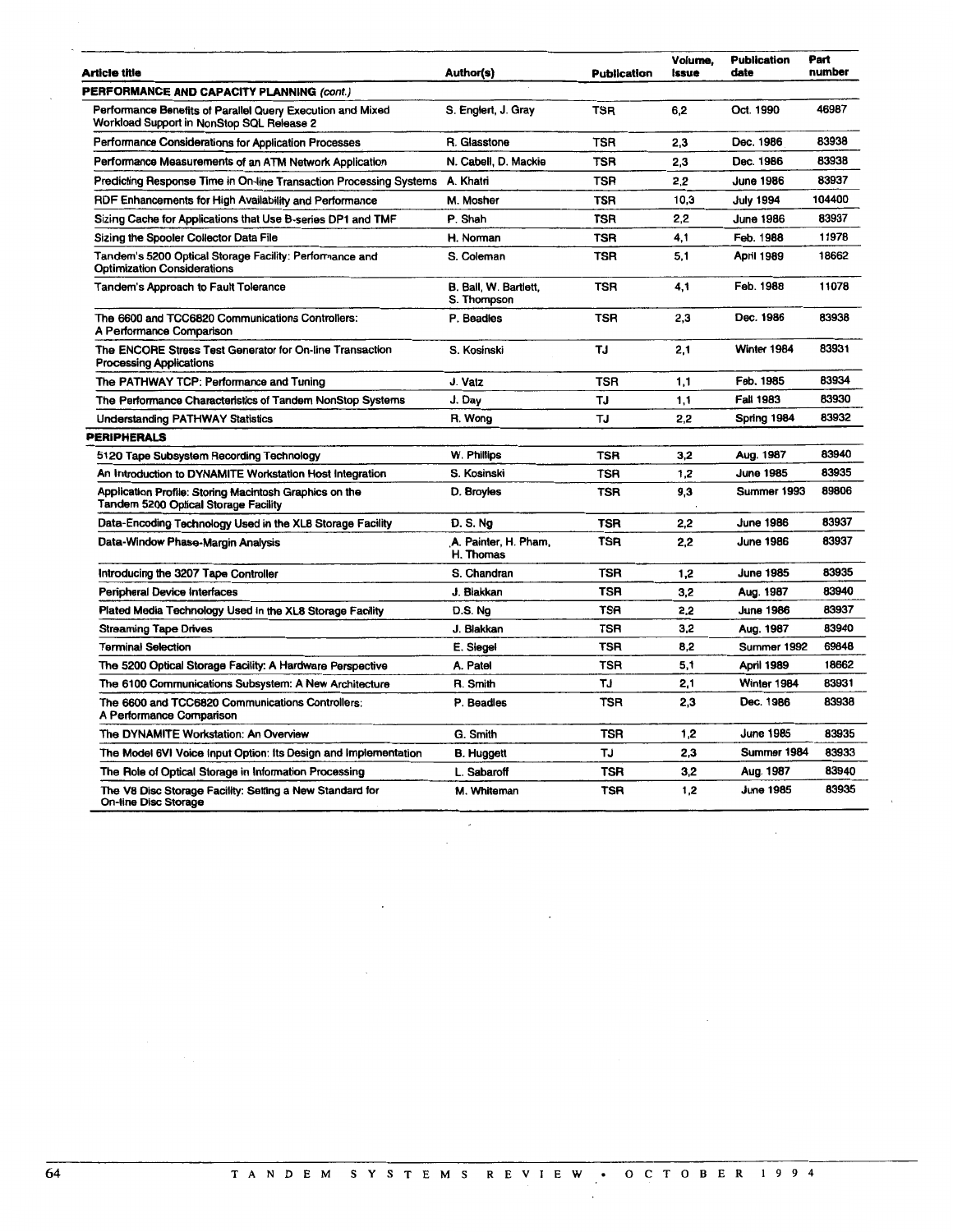| Article title                                                                             | Author(s)                                   | <b>Publication</b> | Volume,<br>issue | <b>Publication</b><br>date | Part<br>number |
|-------------------------------------------------------------------------------------------|---------------------------------------------|--------------------|------------------|----------------------------|----------------|
| <b>PROCESSORS</b>                                                                         |                                             |                    |                  |                            |                |
| Fault Tolerance in the NonStop Cyclone System                                             | S. Chan, R. Jardine                         | TSR                | 7,1              | April 1991                 | 46988          |
| A Hardware Overview of the NonStop Himalaya K10000 Server                                 | C. Kong                                     | <b>TSR</b>         | 10,1             | Jan. 1994                  | 104396         |
| NonStop CLX: Optimized for Distributed On-Line<br><b>Transaction Processing</b>           | D. Lenoski                                  | <b>TSR</b>         | 5,1              | <b>April 1989</b>          | 18662          |
| NonStop VLX Hardware Design                                                               | M. Brown                                    | <b>TSR</b>         | 2,3              | Dec. 1986                  | 83938          |
| Overview of Tandem NonStop Series/RISC Systems                                            | L. Faby, R. Mateosian                       | <b>TSR</b>         | 8,1              | Spring 1992                | 65250          |
| The High-Performance NonStop TXP Processor<br><b>Transaction Processing</b>               | W. Bartlett, T. Houy,<br>D. Meyer           | TJ                 | 2,1              | Winter 1984                | 83931          |
| The NonStop Himalaya K10000 Interprocessor Bus                                            | R. Jardine, S. Hamilton,<br>K. Krishnakumar | <b>TSR</b>         | 10,2             | April 1994                 | 104398         |
| The NonStop TXP Processor: A Powerful Design for On-line<br><b>Transaction Processing</b> | P. Oleinick                                 | TJ                 | 2,3              | Summer 1984                | 83933          |
| The VLX: A Design for Serviceability                                                      | J. Allen, R. Boyle                          | TSR                | 3,1              | <b>March 1987</b>          | 83939          |
| <b>SECURITY</b>                                                                           |                                             |                    |                  |                            |                |
| <b>Dial-In Security Considerations</b>                                                    | P. Grainger                                 | TSR                | 7,2              | Oct. 1991                  | 65248          |
| <b>Distributed Protection with SAFEGUARD</b>                                              | T. Chou                                     | <b>TSR</b>         | 2,2              | <b>June 1986</b>           | 83937          |
| <b>Enhancing System Security With Safeguard</b>                                           | C. Gaydos                                   | <b>TSR</b>         | 7,1              | <b>April 1991</b>          | 46988          |
| <b>SYSTEM CONNECTIVITY</b>                                                                |                                             |                    |                  |                            |                |
| Basic Uses and New Features of Extended GDS                                               | A. Hotea                                    | TSR                | 10,1             | Jan. 1994                  | 104396         |
| Building Open Systems Interconnection with OSI/AS and OSI/TS                              | R. Smith                                    | <b>TSR</b>         | 6,1              | March 1990                 | 32986          |
| Connecting Terminals and Workstations to Guardian 90 Systems                              | E. Siegel                                   | <b>TSR</b>         | 8,2              | Summer 1992                | 69848          |
| Implementing Client/Server Using RSC                                                      | M. lem, T. Kocher                           | TSR                | 8,3              | Fall 1992                  | 89803          |
| <b>Network Design Considerations</b>                                                      | J. Evjen                                    | TSR                | 5,2              | Sept. 1989                 | 28152          |
| Terminal Connection Alternatives for Tandem Systems                                       | J. Simonds                                  | TSR                | 5,1              | April 1989                 | 18662          |
| <b>Terminal Selection</b>                                                                 | E. Siegel                                   | TSR                | 8,2              | Summer 1992                | 69848          |
| The OSI Model: Overview, Status, and Current Issues                                       | A. Dunn                                     | TSR                | 5,1              | <b>April 1989</b>          | 18662          |
| SYSTEM MANAGEMENT                                                                         |                                             |                    |                  |                            |                |
| <b>Configuring Tandem Disk Subsystems</b>                                                 | S. Sitler                                   | TSR                | 2,3              | Dec. 1986                  | 83938          |
| Data Replication in Tandem's Distributed Name Service                                     | T. Eastep                                   | <b>TSR</b>         | 4,3              | Oct. 1988                  | 15748          |
| <b>Enhancements to TMDS</b>                                                               | L. White                                    | <b>TSR</b>         | 3,2              | Aug. 1987                  | 83940          |
| Event Management Service Design and Implementation                                        | H. Jordan, R. McKee,<br>R. Schuet.          | TSR                | 4,3              | Oct. 1988                  | 15748          |
| Implementing a Systems Management Improvement Program                                     | J. Dagenais                                 | <b>TSR</b>         | 9.4              | <b>Fall 1993</b>           | 89807          |
| <b>Instrumenting Applications for Effective Event Management</b>                          | J. Dagenais                                 | <b>TSR</b>         | 7,2              | Oct. 1991                  | 65248          |
| Introducing TMDS, Tandem's New On-line Diagnostic System                                  | J. Troisi                                   | <b>TSR</b>         | 1,2              | <b>June 1985</b>           | 83935          |
| <b>Measuring DSM Event Management Performance</b>                                         | M. Stockton                                 | TSR                | 8,1              | Spring 1992                | 65250          |
| <b>Network Statistics System</b>                                                          | M. Miller                                   | TSR                | 4,3              | Oct. 1988                  | 15748          |
| NonStop NET/MASTER: Configuration and Performance Guidelines                              | M. Stockton                                 | TSR                | 9,4              | Fall 1993                  | 89807          |
| NonStop NET/MASTER: Event Management Architecture                                         | M. Stockton                                 | <b>TSR</b>         | 9,4              | Fall 1993                  | 89807          |
| NonStop NET/MASTER: Event Processing Costs and<br><b>Sizing Calculations</b>              | M. Stockton                                 | TSR                | 9,4              | Fall 1993                  | 89807          |
| Overview of DSM                                                                           | P. Homan, B. Malizia,<br>E. Reisner         | TSR                | 4,3              | Oct. 1988                  | 15748          |
| SCP and SCF: A General Purpose Implementation of the<br>Subsystem Programmatic Interface  | T. Lawson                                   | TSR                | 4,3              | Oct. 1988                  | 15748          |
| RDF: An Overview                                                                          | J. Guerrero                                 | TSR                | 7,2              | Oct. 1991                  | 65248          |
| RDF Enhancements for High Availability and Performance                                    | M. Mosher                                   | TSR                | 10,3             | <b>July 1994</b>           | 104400         |
| <b>RDF Synchronization</b>                                                                | F. Jongma, W. Senf                          | TSR                | 8,2              | Summer 1992                | 69848          |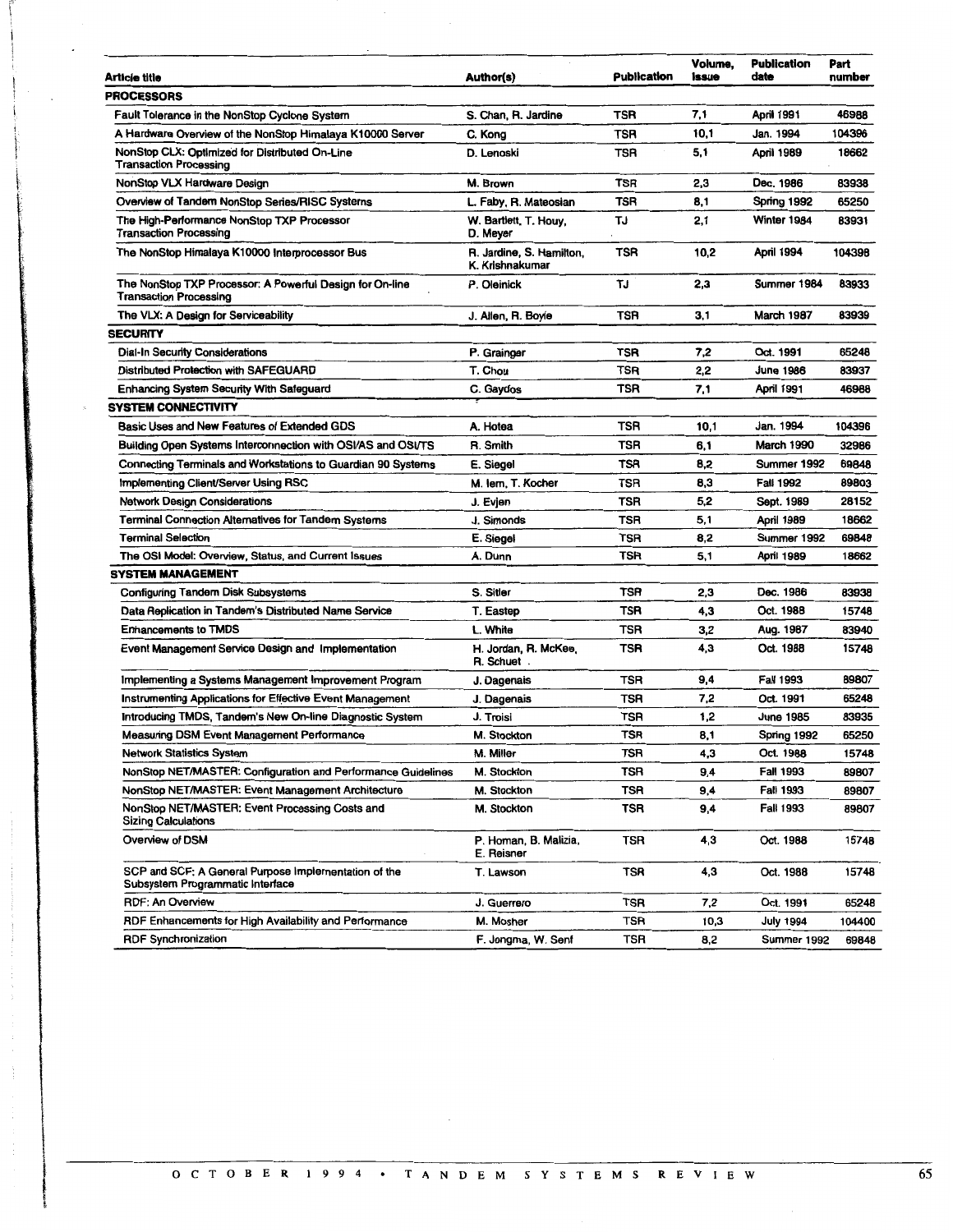|                       |            | Volume.<br>issue   | <b>Publication</b><br>date | Part<br>number |
|-----------------------|------------|--------------------|----------------------------|----------------|
|                       |            |                    |                            |                |
| G. Tom                | TSR        | 4,3                | Oct. 1988                  | 15748          |
| C. Breighner          | <b>TSR</b> | 1,1                | Feb. 1985                  | 83934          |
| K. Stobie             | TSR        | 4,3                | Oct. 1988                  | 15748          |
| R. Hansen, G. Stewart | TSR        | 4,3                | Oct. 1988                  | 15748          |
| D. Montgomery         | TSR        | 1.2                | June 1985                  | 83935          |
| J. Collins            | TSR        | 7.2                | Oct. 1991                  | 65248          |
|                       |            |                    |                            |                |
| R. Funk               | TSR        | 3.1                | March 1987                 | 83939          |
|                       | Author(s)  | <b>Publication</b> |                            |                |

 $\bar{z}$ 

J.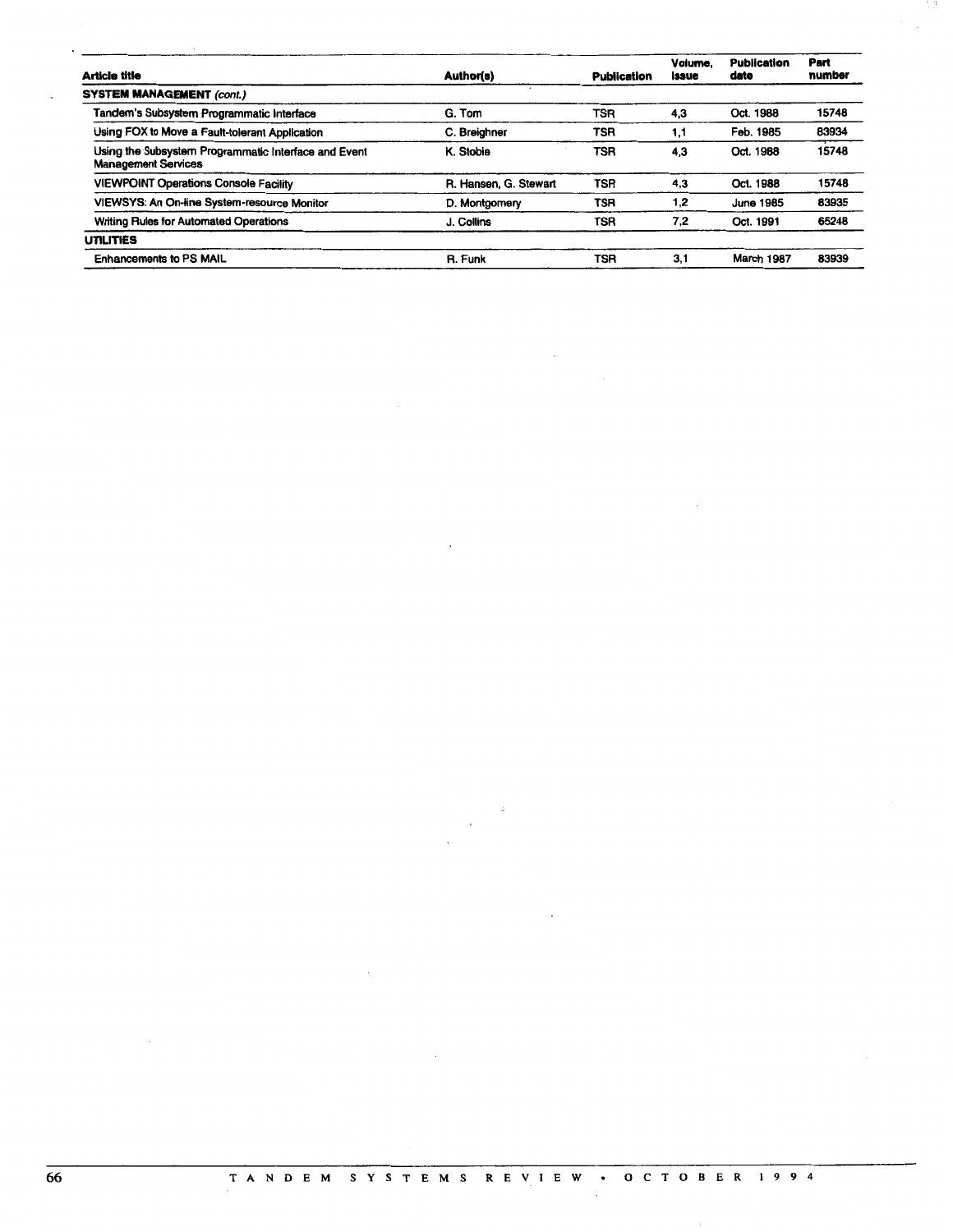## <sup>I</sup>**Index by Product**

l i

 $\mathbb{R}^+$ 

| Article title                                                                                  | Author(s)                       | <b>Publication</b> | Volume.<br>Issue | <b>Publication</b><br>date | Part<br>number |
|------------------------------------------------------------------------------------------------|---------------------------------|--------------------|------------------|----------------------------|----------------|
| <b>3207 TAPE CONTROLLER</b>                                                                    |                                 |                    |                  |                            |                |
| Introducing the 3207 Tape Controller                                                           | S. Chandran                     | <b>TSR</b>         | 1,2              | June 1985                  | 83935          |
| 5120 TAPE SUBSYSTEM                                                                            |                                 |                    |                  |                            |                |
| 5120 Tape Subsystem Recording Technology                                                       | W. Phillips                     | <b>TSR</b>         | 3,2              | Aug. 1987                  | 83940          |
| <b>5200 OPTICAL STORAGE</b>                                                                    |                                 |                    |                  |                            |                |
| Application Profile: Storing Macintosh Graphics on the<br>Tandem 5200 Optical Storage Facility | D. Broyles                      | TSR                | 9,3              | Summer 1993                | 89806          |
| Tandem's 5200 Optical Storage Facility: Performance and<br><b>Optimization Considerations</b>  | S. Coleman                      | <b>TSR</b>         | 5,1              | April 1989                 | 18662          |
| The 5200 Optical Storage Facility: A Hardware Perspective                                      | A. Patel                        | <b>TSR</b>         | 5,1              | April 1989                 | 18662          |
| The Role of Optical Storage in Information Processing                                          | L. Sabaroff                     | <b>TSR</b>         | 4.1              | Feb. 1988                  | 11078          |
| <b>6100 COMMUNICATIONS SUBSYSTEM</b>                                                           |                                 |                    |                  |                            |                |
| The 6100 Communications Subsystem: A New Architecture                                          | R. Smith                        | TJ                 | 2,1              | Winter 1984                | 83931          |
| <b>6530 TERMINAL</b>                                                                           |                                 |                    |                  |                            |                |
| The Model 6VI Voice Input Option: Its Design and Implementation                                | <b>B. Huggett</b>               | ТJ                 | 2.3              | Summer 1984                | 83933          |
| 6600 AND TCC6820 COMMUNICATIONS CONTROLLERS                                                    |                                 |                    |                  |                            |                |
| The 6600 and TCC6820 Communications Controllers:<br>A Performance Comparison                   | P. Beadles                      | <b>TSR</b>         | 2,3              | Dec. 1986                  | 83938          |
| <b>BASIC</b>                                                                                   |                                 |                    |                  |                            |                |
| An Introduction to Tandem EXTENDED BASIC                                                       | J. Meyerson                     | TJ                 | 2,2              | Spring 1984                | 83932          |
| c                                                                                              |                                 |                    |                  |                            |                |
| State-of-the-art C Compiler                                                                    | E. Kit                          | TSR                | 2,2              | <b>June 1986</b>           | 83937          |
| CAM                                                                                            |                                 |                    |                  |                            |                |
| <b>Automating Call Centers With CAM</b>                                                        | W. Choi                         | <b>TSR</b>         | 10.2             | April 1994                 | 104398         |
| <b>CIS</b>                                                                                     |                                 |                    |                  |                            |                |
| Customer Information Service                                                                   | J. Massucco                     | <b>TSR</b>         | 3.1              | March 1987                 | 83939          |
| <b>CLX</b>                                                                                     |                                 |                    |                  |                            |                |
| NonStop CLX: Optimized for Distributed On-Line<br><b>Transaction Processing</b>                | D. Lenoski                      | TSR                | 5,1              | <b>April 1989</b>          | 18662          |
| COBOL85                                                                                        |                                 |                    |                  |                            |                |
| <b>Tandem's New COBOL85</b>                                                                    | D. Nelson                       | <b>TSR</b>         | 2,1              | Feb. 1986                  | 83936          |
| COMINT (CI)                                                                                    |                                 |                    |                  |                            |                |
| Writing a Command Interpreter                                                                  | D. Wong                         | TSR                | 1.2              | <b>June 1985</b>           | 83935          |
| <b>CYCLONE</b>                                                                                 |                                 |                    |                  |                            |                |
| Fault Tolerance in the NonStop Cyclone System                                                  | S. Chan, R. Jardine             | TSR                | 7,1              | April 1991                 | 46988          |
| <b>DAL SERVER</b>                                                                              |                                 |                    |                  |                            |                |
| The DAL Server: Client/Server Access to Tandem Databases                                       | W. Schlansky,<br>J. Schrengohst | TSR                | 9,1              | Winter 1993                | 89804          |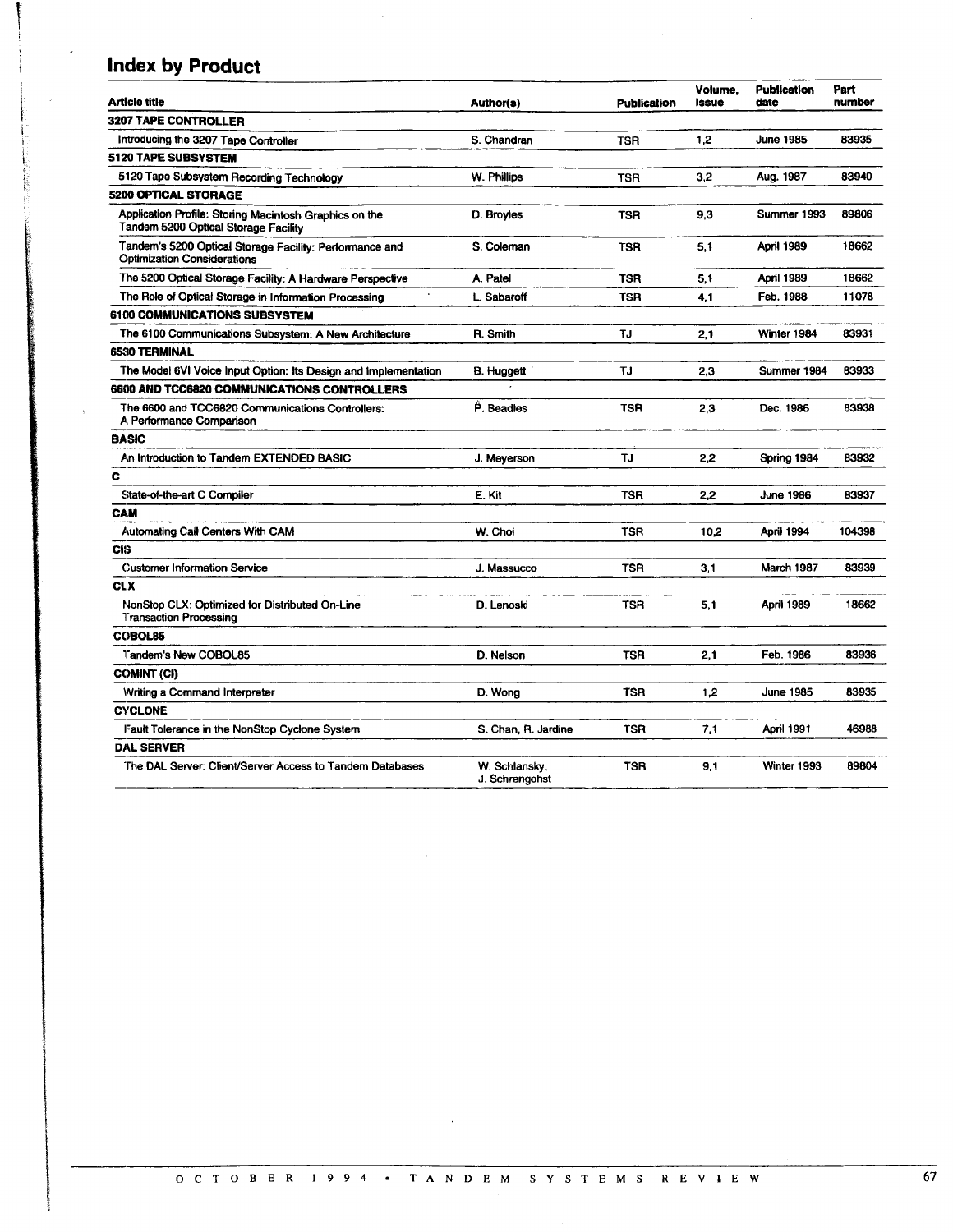| Article title                                                                              | Author(s)                                                           | Publication | Volume,<br><b>Issue</b> | <b>Publication</b><br>date | Part<br>number |
|--------------------------------------------------------------------------------------------|---------------------------------------------------------------------|-------------|-------------------------|----------------------------|----------------|
| DP1 AND DP2                                                                                |                                                                     |             |                         |                            |                |
| A Comparison of the B00 DP1 and DP2 Disc Processes                                         | T. Schachter                                                        | TSR         | 1,2                     | June 1985                  | 83935          |
| <b>Determining FCP Conversion Time</b>                                                     | J. Tate                                                             | <b>TSR</b>  | 2,1                     | Feb. 1986                  | 83936          |
| DP1-DP2 File Conversion: An Overview                                                       | J. Tate                                                             | <b>TSR</b>  | 2,1                     | Feb. 1986                  | 83936          |
| DP2 Highlights                                                                             | K. Carlyle, L. McGowan                                              | TSR         | 1,2                     | <b>June 1985</b>           | 83935          |
| DP2 Key-sequenced Files                                                                    | T. Schachter                                                        | <b>TSR</b>  | 1,2                     | <b>June 1985</b>           | 83935          |
| <b>DP2 Performance</b>                                                                     | J. Enright                                                          | <b>TSR</b>  | 1,2                     | <b>June 1985</b>           | 83935          |
| DP2's Efficient Use of Cache                                                               | T. Schachter                                                        | TSR         | 1.2                     | <b>June 1985</b>           | 83935          |
| Sizing Cache for Applications that Use B-series DP1 and TMF                                | P. Shah                                                             | <b>TSR</b>  | 2.2                     | <b>June 1986</b>           | 83937          |
| DSM                                                                                        |                                                                     |             |                         |                            |                |
| Data Replication in Tandem's Distributed Name Service                                      | T. Eastep                                                           | <b>TSR</b>  | 4,3                     | Oct. 1988                  | 15748          |
| Event Management Service Design and Implementation                                         | H. Jordan, R. McKee,<br>R. Schuet                                   | <b>TSR</b>  | 4,3                     | Oct. 1988                  | 15748          |
| Instrumenting Applications for Effective Event Management                                  | J. Dagenais                                                         | <b>TSR</b>  | 7,2                     | Oct. 1991                  | 65248          |
| <b>Measuring DSM Event Management Performance</b>                                          | M. Stockton                                                         | <b>TSR</b>  | 8.1                     | Spring 1992                | 65250          |
| <b>Network Statistics System</b>                                                           | M. Miller                                                           | <b>TSR</b>  | 4,3                     | Oct. 1988                  | 15748          |
| Overview of DSM                                                                            | P. Homan, B. Malizia,<br>E. Reisner                                 | TSR         | 4,3                     | Oct. 1988                  | 15748          |
| SCP and SCF: A General Purpose Implementation of the<br>Subsystem Programmatic Interface   | T. Lawson                                                           | TSR         | 4,3                     | Oct. 1988                  | 15748          |
| Tandem's Subsystem Programmatic Interface                                                  | G. Tom                                                              | <b>TSR</b>  | 4,3                     | Oct. 1988                  | 15748          |
| Using the Subsystem Programmatic Interface and Event<br><b>Management Services</b>         | K. Stobie                                                           | <b>TSR</b>  | 4,3                     | Oct. 1988                  | 15748          |
| <b>VIEWPOINT Operations Console Facility</b>                                               | R. Hansen, G. Stewart                                               | <b>TSR</b>  | 4.3                     | Oct. 1988                  | 15748          |
| <b>Writing Rules for Automated Operations</b>                                              | J. Collins                                                          | TSR         | 7,2                     | Oct. 1991                  | 65248          |
| <b>DYNAMITE</b>                                                                            |                                                                     |             |                         |                            |                |
| An Introduction to DYNAMITE Workstation Host Integration                                   | S. Kosinski                                                         | TSR         | 1,2                     | <b>June 1985</b>           | 83935          |
| The DYNAMITE Workstation: An Overview                                                      | G. Smith                                                            | <b>TSR</b>  | 1,2                     | <b>June 1985</b>           | 83935          |
| <b>ENABLE</b>                                                                              |                                                                     |             |                         |                            |                |
| The ENABLE Program Generator for Multifile Applications                                    | B. Chapman, J. Zimmerman                                            | <b>TSR</b>  | 1,1                     | Feb. 1985                  | 83934          |
| <b>ENCOMPASS</b>                                                                           |                                                                     |             |                         |                            |                |
| The Relational Data Base Management Solution                                               | G. Ow                                                               | TJ          | 2.1                     | Winter 1984                | 83931          |
| <b>ENCORE</b>                                                                              |                                                                     |             |                         |                            |                |
| The ENCORE Stress Test Generator for On-line Transaction<br><b>Processing Applications</b> | S. Kosinski                                                         | TJ          | 2.1                     | Winter 1984                | 83931          |
| <b>ENSCRIBE</b>                                                                            |                                                                     |             |                         |                            |                |
| Converting Database Files from ENSCRIBE to NonStop SQL                                     | W. Weikel                                                           | TSR         | 6.1                     | <b>March 1990</b>          | 32986          |
| <b>EXPAND</b>                                                                              |                                                                     |             |                         |                            |                |
| <b>Expand High-Performance Solutions</b>                                                   | D. Smith                                                            | <b>TSR</b>  | 9,3                     | Summer 1993                | 89806          |
| <b>FASTSORT</b>                                                                            |                                                                     |             |                         |                            |                |
| <b>FASTSORT: An External Sort Using Parallel Processing</b>                                | J. Gray, M. Stewart,<br>A. Tsukerman, S. Uren,<br><b>B. Vaughan</b> | <b>TSR</b>  | 2,3                     | Dec. 1986                  | 83938          |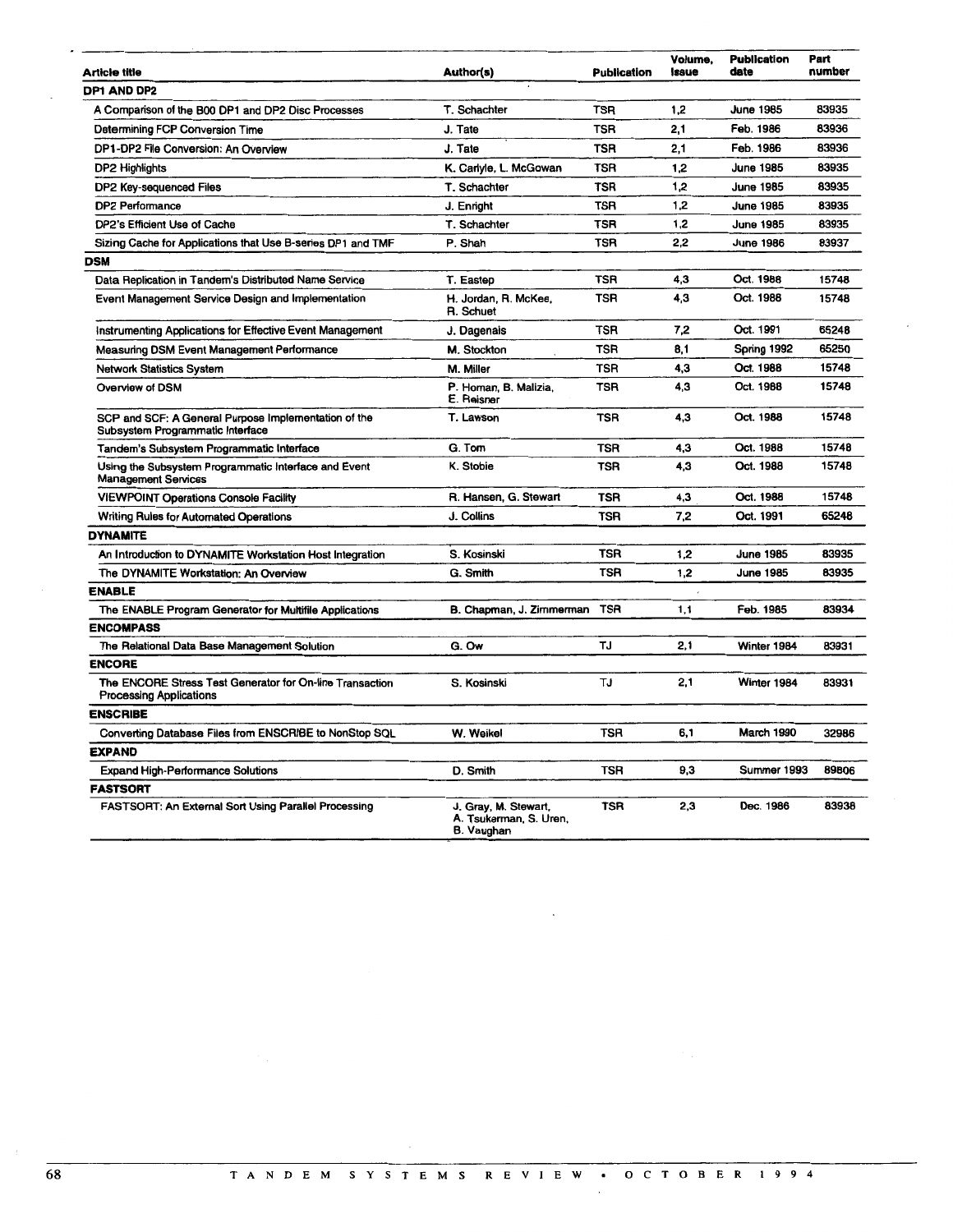| <b>Article title</b>                                                                          | Author(s)                                   | <b>Publication</b> | Volume.<br><b>Issue</b> | <b>Publication</b><br>date |  |
|-----------------------------------------------------------------------------------------------|---------------------------------------------|--------------------|-------------------------|----------------------------|--|
| <b>FOX</b>                                                                                    |                                             |                    |                         |                            |  |
| Changes in FOX                                                                                | N. Donde                                    | TSR                | 1,2                     | June 1985                  |  |
| Using FOX to Move a Fault-tolerant Application                                                | C. Breighner                                | <b>TSR</b>         | 1,1                     | Feb. 1985                  |  |
| <b>FUP</b>                                                                                    |                                             |                    |                         |                            |  |
| Online Reorganization of Key-Sequenced Tables and Files                                       | G. Smith                                    | <b>TSR</b>         | 6,2                     | Oct. 1990                  |  |
| <b>GDS</b>                                                                                    |                                             |                    |                         |                            |  |
| Basic Uses and New Features of Extended GDS                                                   | A. Hotea                                    | <b>TSR</b>         | 10.1                    | Jan. 1994                  |  |
| <b>GUARDIAN 90</b>                                                                            |                                             |                    |                         |                            |  |
| Application Code Conversion for D-Series Systems                                              | K. Liu                                      | TSR                | 9,2                     | Spring 1993                |  |
| <b>B00 Software Manuals</b>                                                                   | S. Olds                                     | <b>TSR</b>         | 1.2                     | June 1985                  |  |
| <b>C00 Software Manuals</b>                                                                   | E. Levi                                     | <b>TSR</b>         | 4,1                     | Feb. 1988                  |  |
| <b>Highlights of the B00 Software Release</b>                                                 | K. Coughlin, R. Montevaldo                  | <b>TSR</b>         | 1.2                     | <b>June 1985</b>           |  |
| Improved Performance for BACKUP2 and RESTORE2                                                 | A. Khatri, M. McCline                       | <b>TSR</b>         | 1,2                     | <b>June 1985</b>           |  |
| <b>Increased Code Space</b>                                                                   | A. Jordan                                   | <b>TSR</b>         | 1,2                     | <b>June 1985</b>           |  |
| Managing System Time Under GUARDIAN 90                                                        | E. Nellen                                   | <b>TSR</b>         | 2,1                     | Feb. 1986                  |  |
| Message System Performance Enhancements                                                       | D. Kinkade                                  | <b>TSR</b>         | 2,3                     | Dec. 1986                  |  |
| Message System Performance Tests                                                              | S. Uren                                     | <b>TSR</b>         | 2.3                     | Dec. 1986                  |  |
| <b>Migration Planning for D-Series Systems</b>                                                | S. Kuukka                                   | <b>TSR</b>         | 9,2                     | Spring 1993                |  |
| New GUARDIAN 90 Time-keeping Facilities                                                       | E. Nellen                                   | <b>TSR</b>         | 1.2                     | June 1985                  |  |
| <b>New Process-timing Features</b>                                                            | S. Sharma                                   | TSR                | 1,2                     | <b>June 1985</b>           |  |
| NonStop II Memory Organization and Extended Addressing                                        | D. Thomas                                   | TJ.                | 1.1                     | <b>Fall 1983</b>           |  |
| Overview of the C00 Release                                                                   | L. Marks                                    | <b>TSR</b>         | 4,1                     | Feb. 1988                  |  |
| Overview of the D-Series Guardian 90 Operating System                                         | W. Bartlett                                 | <b>TSR</b>         | 9,2                     | Spring 1993                |  |
| Robustness to Crash in a Distributed Data Base:<br>A Nonshared-memory Multiprocessor Approach | A. Borr                                     | <b>TSR</b>         | 1.2                     | <b>June 1985</b>           |  |
| Tandem's Approach to Fault Tolerance                                                          | B. Ball, W. Bartlett,<br>S. Thompson        | <b>TSR</b>         | 4,1                     | Feb. 1988                  |  |
| The GUARDIAN Message System and How to Design for It                                          | M. Chandra                                  | <b>TSR</b>         | 1,1                     | Feb. 1985                  |  |
| The Tandem Global Update Protocol                                                             | R. Carr                                     | <b>TSR</b>         | 1,2                     | <b>June 1985</b>           |  |
| <b>HIMALAYA</b>                                                                               |                                             |                    |                         |                            |  |
| A Hardware Overview of the NonStop Himalaya K10000 Server                                     | C. Kong                                     | <b>TSR</b>         | 10,1                    | Jan. 1994                  |  |
| The NonStop Himalaya K10000 Interprocessor Bus                                                | R. Jardine, S. Hamilton,<br>K. Krishnakumar | <b>TSR</b>         | 10,2                    | April 1994                 |  |
| <b>INTEGRITY S2</b>                                                                           |                                             |                    |                         |                            |  |
| Overview of the NonStop-UX Operating System for the Integrity S2                              | P. Norwood                                  | <b>TSR</b>         | 7,1                     | April 1991                 |  |
| <b>MEASURE</b>                                                                                |                                             |                    |                         |                            |  |
| How to Set Up a Performance Data Base with MEASURE<br>and ENFORM                              | M. King                                     | TSR                | 2,3                     | Dec. 1986                  |  |
| MEASURE: Tandem's New Performance Measurement Tool                                            | D. Dennison                                 | <b>TSR</b>         | 2,3                     | Dec. 1986                  |  |
| <b>MULTILAN</b>                                                                               |                                             |                    |                         |                            |  |
| Introduction to MULTILAN                                                                      | A. Coyle                                    | TSR                | 4.1                     | Feb. 1988                  |  |
| Overview of the MULTILAN Server                                                               | A. Rowe                                     | TSR                | 4,1                     | Feb. 1988                  |  |
| Using the MULTILAN Application Interfaces                                                     | M. Berg, A. Rowe                            | <b>TSR</b>         | 4,1                     | Feb. 1988                  |  |

 $\mathbf{i}$ Å B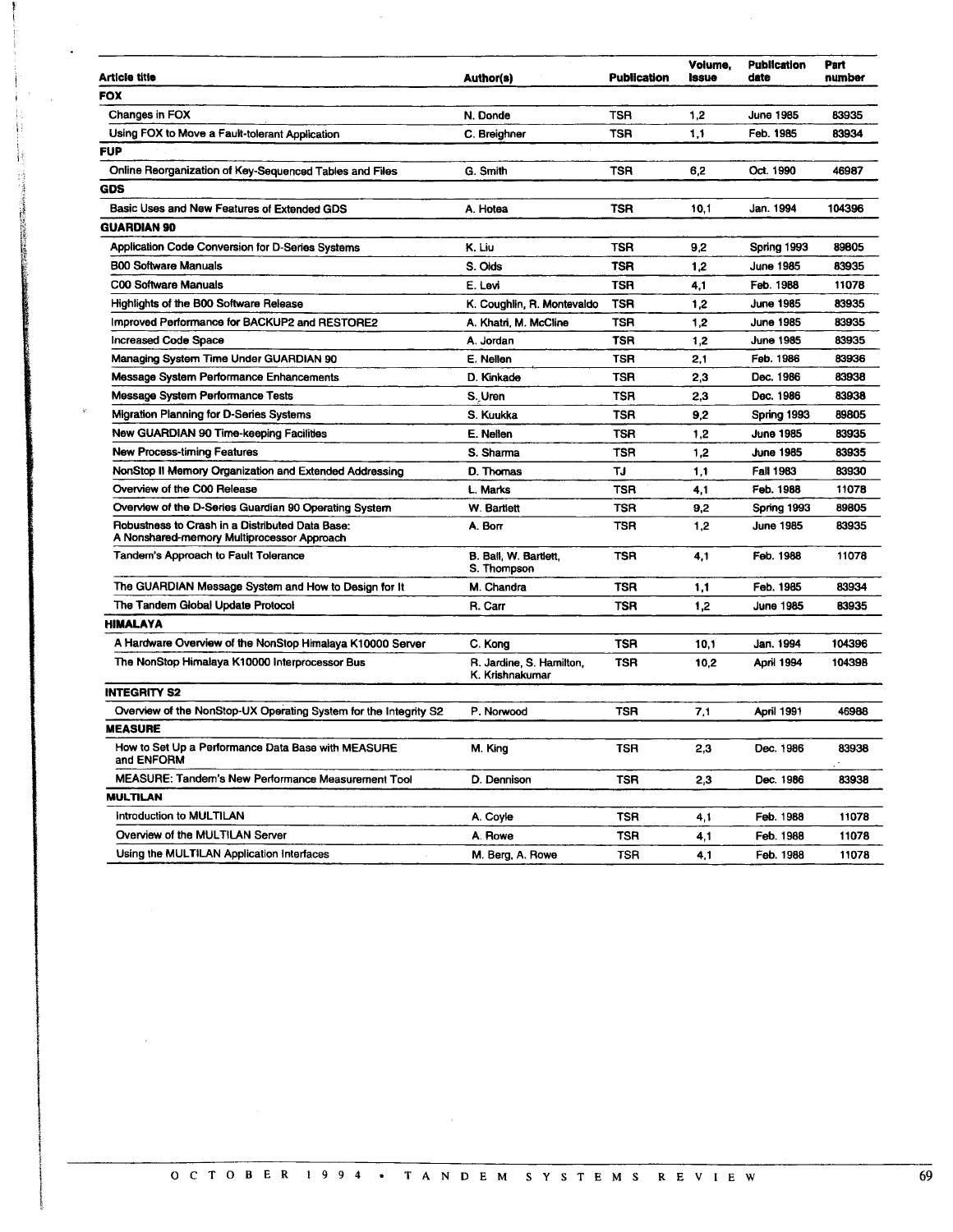| <b>Article title</b>                                                                                    | Author(s)                                  | <b>Publication</b> | Volume,<br>Issue | <b>Publication</b><br>date | Part<br>number |
|---------------------------------------------------------------------------------------------------------|--------------------------------------------|--------------------|------------------|----------------------------|----------------|
| NETBATCH-PLUS                                                                                           |                                            |                    |                  |                            |                |
| NetBatch: Managing Batch Processing on Tandem Systems                                                   | D. Wakashige                               | TSR                | 5,1              | <b>April 1989</b>          | 18662          |
| NetBatch-Plus: Structuring the Batch Environment                                                        | G. Earle, D. Wakashige                     | TSR                | 6.1              | <b>March 1990</b>          | 32986          |
| <b>NONSTOP NET/MASTER</b>                                                                               |                                            |                    |                  |                            |                |
| NonStop NET/MASTER: Configuration and Performance Guidelines                                            | M. Stockton                                | TSR                | 9,4              | Fall 1993                  | 89807          |
| NonStop NET/MASTER: Event Management Architecture                                                       | M. Stockton                                | TSR                | 9.4              | Fall 1993                  | 89807          |
| NonStop NET/MASTER: Event Processing Costs and<br><b>Sizing Calculations</b>                            | M. Stockton                                | TSR                | 9,4              | Fall 1993                  | 89807          |
| <b>NONSTOP ODBC SERVER</b>                                                                              |                                            |                    |                  |                            |                |
| <b>NonStop ODBC Server</b>                                                                              | H. Mahbod, D. Slutz                        | TSR                | 10,3             | July 1994                  | 104400         |
| <b>NONSTOP SQL/MP</b>                                                                                   |                                            |                    |                  |                            |                |
| A New Hash-Based Join Algorithm for NonStop SQL/MP                                                      | H. Zeller                                  | TSR                | 10,3             | July 1994                  | 104400         |
| An Overview of NonStop SQL/MP                                                                           | F. Ho, R. Jain, J. Troisi                  | TSR                | 10,3             | July 1994                  | 104400         |
| An Overview of NonStop SQL Release 2                                                                    | M. Pong                                    | TSR                | 6,2              | Oct. 1990                  | 46987          |
| Concurrency Control Aspects of Transaction Design                                                       | W. Senf                                    | TSR                | 6,1              | March 1990                 | 32986          |
| Converting Database Files from ENSCRIBE to NonStop SQL                                                  | W. Weikel                                  | TSR                | 6,1              | March 1990                 | 32986          |
| Gateways to NonStop SQL                                                                                 | D. Slutz                                   | TSR                | 6,2              | Oct. 1990                  | 46987          |
| High-Performance SQL Through Low-Level System Integration                                               | A. Borr                                    | TSR                | 4,2              | July 1988                  | 13693          |
| Late Binding and High Availability Compilation in NonStop SQL/MP                                        | S. Sharma                                  | TSR                | 10,4             | Oct. 1994                  | 104402         |
| NonStop Availability and Database Configuration Operations                                              | J. Troisi                                  | TSR                | 10,3             | July 1994                  | 104400         |
| NonStop SQL Data Dictionary                                                                             | R. Holbrook, D. Tsou                       | TSR                | 4,2              | July 1988                  | 13693          |
| NonStop SQL: The Single Database Solution                                                               | J. Cassidy, T. Kocher                      | TSR                | 5,2              | Sept. 1989                 | 28152          |
| NonStop SQL Optimizer: Basic Concepts                                                                   | M. Pong                                    | TSR                | 4,2              | July 1988                  | 13693          |
| NonStop SQL Optimizer: Query Optimization and User Influence                                            | M. Pong                                    | TSR                | 4,2              | <b>July 1988</b>           | 13693          |
| <b>NonStop SQL Reliability</b>                                                                          | C. Fenner                                  | TSR                | 4,2              | <b>July 1988</b>           | 13693          |
| Overview of NonStop SQL                                                                                 | H. Cohen                                   | TSR                | 4,2              | <b>July 1988</b>           | 13693          |
| Parallelism in NonStop SQL Release 2                                                                    | M. Moore, A. Sodhi                         | TSR                | 6,2              | Oct. 1990                  | 46987          |
| Performance Benefits of Parallel Query Execution and Mixed<br>Workload Support in NonStop SQL Release 2 | S. Englert, J. Gray                        | TSR                | 6,2              | Oct. 1990                  | 46987          |
| Tandem's NonStop SQL Benchmark                                                                          | Tandem Performance Group                   | <b>TSR</b>         | 4,1              | Feb. 1988                  | 11078          |
| The NonStop SQL Release 2 Benchmark                                                                     | S. Englert, J. Gray,<br>T. Kocher, P. Shah | <b>TSR</b>         | 6,2              | Oct. 1990                  | 46987          |
| The Outer Join in NonStop SQL                                                                           | J. Vaishnav                                | TSR                | 6,2              | Oct. 1990                  | 46987          |
| <b>NONSTOP TM/MP</b>                                                                                    |                                            |                    |                  |                            |                |
| Improvements in TMF                                                                                     | T. Lemberger                               | TSR                | 1,2              | June 1985                  | 83935          |
| Enhancing Availability, Manageability, and Performance With<br>NonStop TM/MP                            | M. Chandra, D. Eicher                      | TSR                | 10,3             | <b>July 1994</b>           | 104400         |
| TMF and the Multi-Threaded Requester                                                                    | T. Lemberger                               | TJ                 | 1,1              | Fall 1983                  | 83930          |
| TMF Autoroliback: A New Recovery Feature                                                                | M. Pong                                    | TSR                | 1,1              | Feb. 1985                  | 83934          |
| OSI                                                                                                     |                                            |                    |                  |                            |                |
| Building Open Systems Interconnection with OSI/AS and OSI/TS                                            | R. Smith                                   | TSR                | 6,1              | March 1990                 | 32986          |
| The OSI Model: Overview, Status, and Current Issues                                                     | A. Dunn                                    | TSR                | 5,1              | <b>April 1989</b>          | 18662          |
| PATHFINDER                                                                                              |                                            |                    |                  |                            |                |
| PATHFINDER-An Aid for Application Development                                                           | S. Benett                                  | TJ                 | 1,1              | Fall 1983                  | 83930          |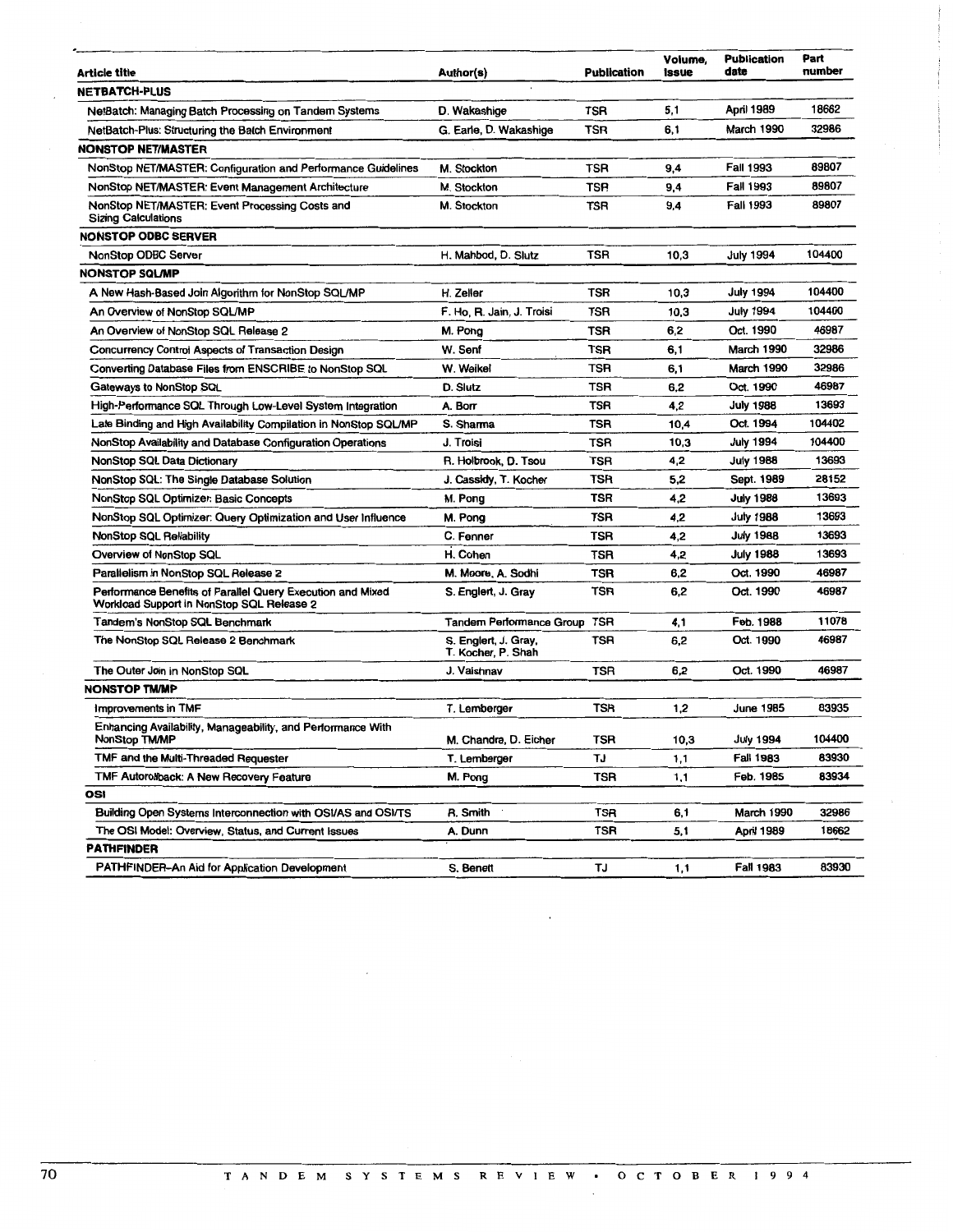| <b>Article title</b>                                                           | Author(s)                | <b>Publication</b> | Volume,<br><b>issue</b> | <b>Publication</b><br>date |
|--------------------------------------------------------------------------------|--------------------------|--------------------|-------------------------|----------------------------|
| <b>PATHWAY</b>                                                                 |                          |                    |                         |                            |
| A New Design for the PATHWAY TCP                                               | R. Wong                  | TJ                 | 2,2                     | Spring 1984                |
| PATHWAY IDS: A Message-level Interface to Devices and Processes                | M. Anderton, M. Noonan   | <b>TSR</b>         | 2,2                     | June 1986                  |
| Pathway TCP Enhancements for Application Run-Time Support                      | R. Vannucci              | <b>TSR</b>         | 7,1                     | <b>April 1991</b>          |
| The PATHWAY TCP: Performance and Tuning                                        | J. Vatz                  | TSR                | 1,1                     | Feb. 1985                  |
| Understanding PATHWAY Statistics                                               | R. Wong                  | TJ                 | 2,2                     | Spring 1984                |
| POET                                                                           |                          |                    |                         |                            |
| Designing Client/Server Applications for OLTP on<br><b>Guardian 90 Systems</b> | W. Culman                | TSR                | 8,3                     | <b>Fall 1992</b>           |
| <b>PS MAIL</b>                                                                 |                          |                    |                         |                            |
| <b>Enhancements to PS MAIL</b>                                                 | R. Funk                  | TSR                | 3,1                     | March 1987                 |
| <b>RDF</b>                                                                     |                          |                    |                         |                            |
| <b>RDF: An Overview</b>                                                        | J. Guerrero              | TSR                | 7,2                     | Oct. 1991                  |
| RDF Enhancements for High Availability and Performance                         | M. Mosher                | <b>TSR</b>         | 10,3                    | <b>July 1994</b>           |
| <b>RDF Synchronization</b>                                                     | F. Jongma, W. Senf       | <b>TSR</b>         | 8.2                     | Summer 1992                |
| RESPOND                                                                        |                          |                    |                         |                            |
| The RESPOND OLTP Business Management System<br>for Manufacturing               | H. Bolling, W. Bronson   | <b>TSR</b>         | 9,1                     | Winter 1993                |
| <b>RSC</b>                                                                     |                          |                    |                         |                            |
| Implementing Client/Server Using RSC                                           | M. lem, T. Kocher        | <b>TSR</b>         | 8,3                     | <b>Fall 1992</b>           |
| <b>SAFEGUARD</b>                                                               |                          |                    |                         |                            |
| <b>Dial-In Security Considerations</b>                                         | P. Grainger              | TSR                | 7,2                     | Oct. 1991                  |
| <b>Distributed Protection with SAFEGUARD</b>                                   | T. Chou                  | TSR                | 2,2                     | <b>June 1986</b>           |
| <b>Enhancing System Security With Safeguard</b>                                | C. Gaydos                | <b>TSR</b>         | 7,1                     | April 1991                 |
| <b>SNAX</b>                                                                    |                          |                    |                         |                            |
| An Overview of SNAX/CDF                                                        | M. Turner                | TSR                | 5,2                     | Sept. 1989                 |
| A SNAX Passthrough Tutorial                                                    | D. Kirk                  | TJ                 | 2,2                     | Spring 1984                |
| SNAX/APC: Tandem's New SNA Software for Distributed Processing                 | <b>B.</b> Grantham       | TSR                | 3,1                     | March 1987                 |
| <b>SNAX/HLS: An Overview</b>                                                   | S. Saltwick              | TSR                | 1,2                     | June 1985                  |
| SPOOLER                                                                        |                          |                    |                         |                            |
| Sizing the Spooler Collector Data File                                         | H. Norman                | <b>TSR</b>         | 4,1                     | Feb. 1988                  |
| <b>TACL</b>                                                                    |                          |                    |                         |                            |
| <b>Debugging TACL Code</b>                                                     | L. Palmer                | TSR                | 4,2                     | <b>July 1988</b>           |
| TACL, Tandem's New Extensible Command Language                                 | J. Campbell, R. Glascock | TSR                | 2,1                     | Feb. 1986                  |
| TAL                                                                            |                          |                    |                         |                            |
| <b>New TAL Features</b>                                                        | C. Lu, J. Murayama       | <b>TSR</b>         | 2,2                     | <b>June 1986</b>           |
| TCM                                                                            |                          |                    |                         |                            |
| <b>Capacity Planning With TCM</b>                                              | W. Highleyman            | TSR                | 7,2                     | Oct. 1991                  |
| TLAM                                                                           |                          |                    |                         |                            |
| <b>TLAM: A Connectivity Option for Expand</b>                                  | K. MacKenzie             | <b>TSR</b>         | 7,1                     | <b>April 1991</b>          |
| TMDS                                                                           |                          |                    |                         |                            |
| C00 TMDS Performance                                                           | J. Mead                  | <b>TSR</b>         | 4,1                     | Feb. 1988                  |
| <b>Enhancements to TMDS</b>                                                    | L. White                 | <b>TSR</b>         | 3,2                     | Aug. 1987                  |
| Introducing TMDS, Tandem's New On-line Diagnostic System                       | J. Troisi                | TSR                | 1,2                     | June 1985                  |
| <b>TNS/R</b>                                                                   |                          |                    |                         |                            |
| Debugging Accelerated Programs on TNS/R Systems                                | D. Cressler              | TSR                | 8,1                     | Spring 1992                |
| Improving Performance on TNS/R Systems With the Accelerator                    | M. Blanchet              | TSR                | 8,1                     | Spring 1992                |
|                                                                                |                          |                    |                         |                            |

' I t  $\epsilon$